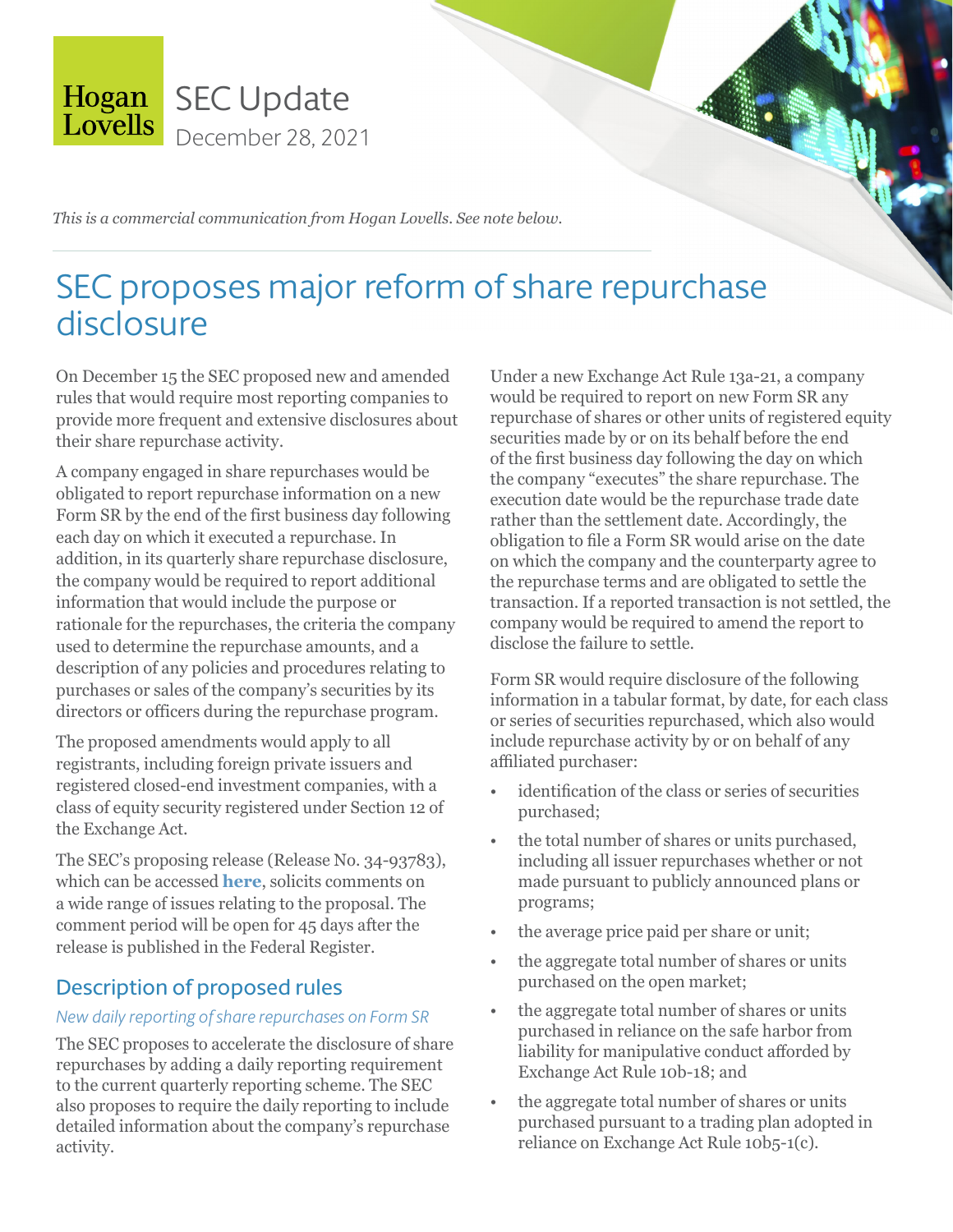The SEC notes that it intends the proposed disclosure requirement to provide investors with "more detailed and timely disclosure" of repurchase activity for use to "monitor and evaluate issuer share repurchases, and their effects on the market for the issuer's securities." The SEC pointedly observes that, "when combined with existing executive compensation and financial statement disclosures," the information reported on Form SR "may improve the ability of investors to identify issuer repurchases potentially driven by managerial self-interest, such as seeking to increase the share price prior to an insider sale or to change the value of an option or other form of executive compensation."

Alluding to concerns over the burdens of daily share repurchase reporting on disclosure controls and procedures, the SEC proposes that companies would "furnish" rather than "file" Form SR. As a result:

- companies would not be subject to liability under Exchange Act Section 18 for disclosure in the form;
- information on Form SR would not be incorporated into Securities Act filings and subject to Securities Act liability unless expressly incorporated by a company; and
- late submission of a Form SR would not affect a company's eligibility to file a short-form registration statement on Form S-3 (or Form N-2, in the case of a registered closed-end investment company subject to the new filing requirement).

### *Expanded quarterly reporting of share repurchases in periodic reports*

The SEC also proposes to amend Item 703 of Regulation S-K to expand the disclosures on quarterly share repurchase activity included in reports on Form 10-Q and Form 10-K. Sounding a theme that pervades its release, the SEC expresses the expectation that the additional disclosures, considered together with the daily reporting on Form SR, "would help investors to assess whether the issuer or its insiders are potentially engaged in self-interested or otherwise inefficient repurchases and thereby help mitigate some of the potential harms associated with share repurchases."

The proposed amendments would add to Item 703 a requirement to disclose the following new information:

• the objective or rationale for the company's share repurchases and the process or criteria used to determine the amount of repurchases;

- any policies and procedures relating to purchases and sales of the company's securities by its officers and directors during the repurchase program, including any restrictions on such programs;
- whether the company made its repurchases pursuant to a trading plan adopted in reliance on Rule 10b5-1(c), and, if so, the date on which the plan was adopted or terminated; and
- whether the repurchases were made in reliance on Exchange Act Rule 10b-18.

The proposal also would require the company to report – by checking a box in its Item 703 disclosure – if any of its officers or directors subject to the reporting requirements of Exchange Act Section 16(a) purchased or sold shares or other units subject to the company's repurchase plan or program within ten business days before or after the company announced the plan or program. The SEC intends these disclosures to inform investors whether the company "has taken steps to prevent officers and directors from potentially benefiting from issuer repurchases in a manner that is not available to regular investors."

The SEC proposes corresponding amendments to share repurchase disclosures required by Form 20-F for foreign private issuers and Form N-CSR for registered closed-end investment companies.

### *Tagging of share repurchase disclosures*

Under the new reporting scheme, companies would be required to provide in Inline XBRL (a) detail tagging of quantitative amounts within the tabular disclosures included on Form SR and reported pursuant to Item 703 and (b) block text tagging and detail tagging of narrative and quantitative information disclosed in the footnotes to the Item 703 table. The tagging requirements also would apply to the same disclosures in Item 16E of Form 20-F and Item 9 of Form N-CSR.

### Looking ahead

The SEC issued its proposal to "modernize" share repurchase disclosure, which was adopted over the dissenting votes of two Commissioners, as part of a similarly sweeping set of rule amendments published on the same day that address Rule 10b5-1 plans and the regulation of credit default swaps and other swap-based security products. In support of its far-reaching proposals, the SEC recites a catalogue of purported abuses by some companies and insiders that the Commission believes have harmed investors and impaired the efficient functioning of markets.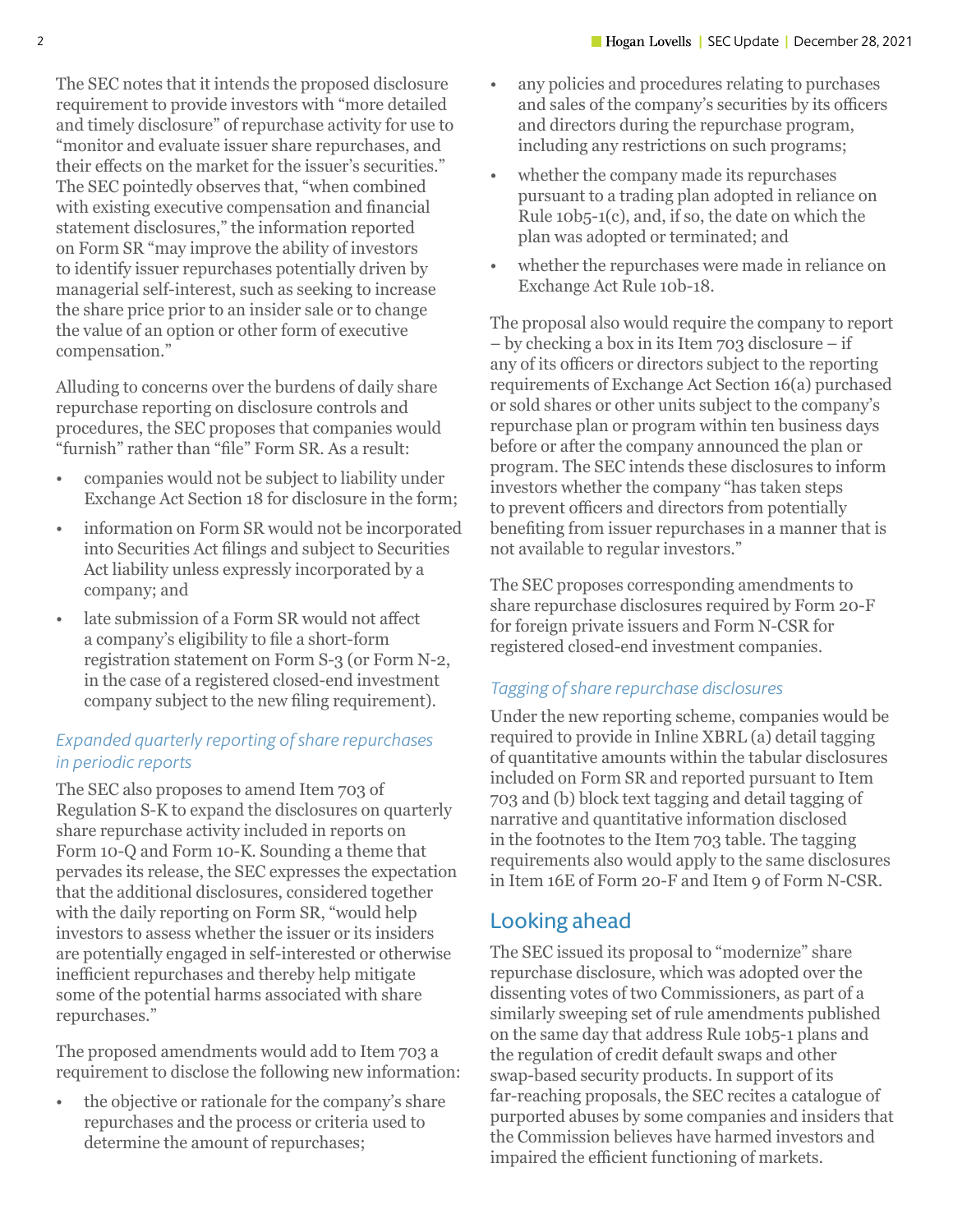The proposed new share repurchase disclosure requirements contain the elements of faster and more targeted reporting that characterize many of the SEC's disclosure reform initiatives. Requiring daily reporting of share repurchases would, in some respects, align the SEC reporting regime with that of some foreign jurisdictions. The SEC points out, for example, that the UK's Financial Conduct Authority and the Australian Securities Exchange require certain issuers to disclose share repurchases on the next business day.

As in any rulemaking, the final rules could differ in important respects from those proposed. The SEC has solicited comments on a range of alternative approaches to enhancing disclosure on share repurchases. It has not, however, given commenters much time to respond to the rule proposal. Share repurchase disclosure, like other measures proposed by the SEC in recent weeks, is an area of focus for SEC Chair Gensler. This proposal's abbreviated 45-day comment period suggests that the SEC may move quickly to adopt the new reporting requirements.

*This SEC Update is a summary for guidance only and should not be relied on as legal advice in relation to a particular transaction or situation. If you have any questions or would like any additional information regarding this matter, please contact your relationship partner at Hogan Lovells or any of the lawyers listed in this update.* 

### **Contributors**



Alan L. Dye (co-editor) Partner, Washington, D.C. T +1 202 637 5737 alan.dye[@hoganlovells.com](mailto:alan.dye%40hoganlovells.com?subject=)





Richard Parrino (co-editor) Partner, Washington, D.C. T +1 202 637 5530 richard.parrino[@hoganlovells.com](mailto:richard.parrino%40hoganlovells.com?subject=)

C. Alex Bahn Partner, Washington, D.C., Philadelphia T +1 202 637 6832 (Washington, D.C.) T +1 267 675 4619 (Philadelphia) [alex.bahn@hoganlovells.com](mailto:alex.bahn%40hoganlovells.com?subject=)



Kevin K. Greenslade Partner, Northern Virginia T +1 703 610 6189 kevin.greenslade[@hoganlovells.com](mailto:kevin.greenslade%40hoganlovells.com?subject=)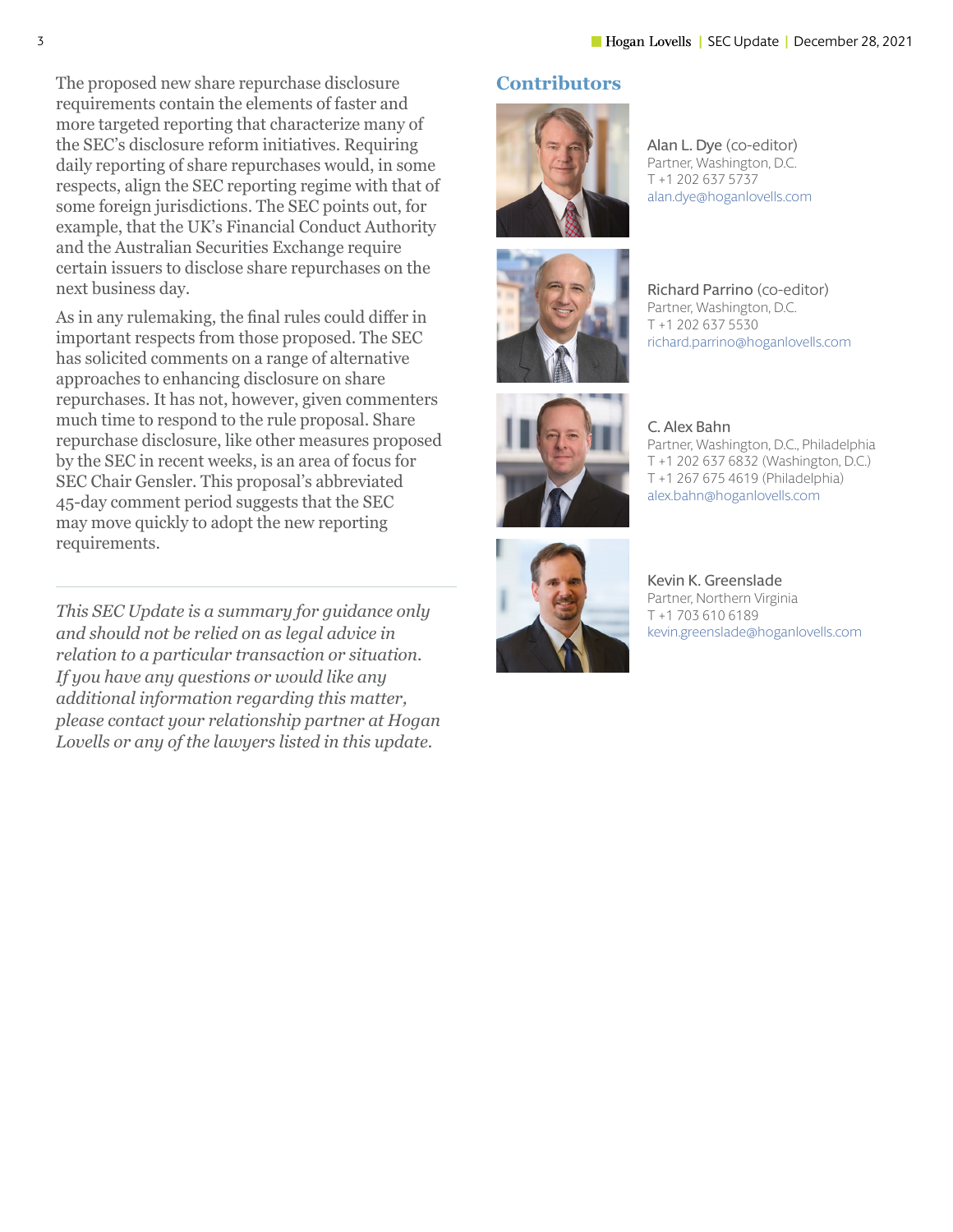#### 4 **Ingan Lovells** | SEC Update | December 28, 2021

#### Additional contacts

Steven J. Abrams Partner, Philadelphia T +1 267 675 4671 [steve.abrams@hoganlovells.com](mailto:steve.abrams%40hoganlovells.com?subject=)

David W. Bonser Partner, Washington, D.C. T +1 202 637 5868 [david.bonser@hoganlovells.com](mailto:david.bonser%40hoganlovells.com?subject=)

Allen Hicks Partner, Washington, D.C. T +1 202 637 6420 [allen.hicks@hoganlovells.com](mailto:allen.hicks%40hoganlovells.com?subject=)

Bob Juelke Partner, Philadelphia T +1 267 675 4615 [bob.juelke@hoganlovells.com](mailto:bob.juelke%40hoganlovells.com?subject=)

Tiffany Posil Partner, Washington, D.C. T +1 202 637 3663 [tiffany.posil@hoganlovells.com](mailto:tiffany.posil%40hoganlovells.com?subject=)

Abigail C. Smith Partner, Washington, D.C. T +1 202 637 4880 abigail.smith[@hoganlovells.com](mailto:abigail.smith%40hoganlovells.com?subject=) Richard B. Aftanas Partner, New York T +1 212 918 3267 [richard.aftanas@hoganlovells.com](mailto:richard.aftanas%40hoganlovells.com?subject=)

Glenn C. Campbell Partner, Baltimore, Washington, D.C. T +1 410 659 2709 (Baltimore) T +1 202 637 5622 (Washington, D.C.) [glenn.campbell@hoganlovells.com](mailto:glenn.campbell%40hoganlovells.com?subject=)

Paul Hilton Partner, Denver, New York T +1 303 454 2414 (Denver) T +1 212 918 3514 (New York) [paul.hilton@hoganlovells.com](mailto:paul.hilton%40hoganlovells.com?subject=)

Paul D. Manca Partner, Washington, D.C. T +1 202 637 5821 [paul.manca@hoganlovells.com](mailto:paul.manca%40hoganlovells.com?subject=)

Leslie (Les) B. Reese, III Partner, Washington, D.C. T +1 202 637 5542 [leslie.reese@hoganlovells.com](mailto:leslie.reese%40hoganlovells.com?subject=)

Andrew S. Zahn Partner, Washington, D.C. T +1 202 637 3658 [andrew.zahn@hoganlovells.com](mailto:andrew.zahn%40hoganlovells.com?subject=) John Beckman Partner, Washington, D.C. T +1 202 637 5464 [john.beckman@hoganlovells.com](mailto:john.beckman%40hoganlovells.com?subject=)

David Crandall Partner, Denver T +1 303 454 2449 david.crandal[l@hoganlovells.com](mailto:david.crandall%40hoganlovells.com?subject=)

Eve N. Howard Partner, Washington, D.C. T +1 202 637 5627 eve.howard[@hoganlovells.com](mailto:eve.howard%40hoganlovells.com?subject=)

Michael E. McTiernan Partner, Philadelphia T +1 202 637 5684 [michael.mctiernan@hoganlovells.com](mailto:michael.mctiernan%40hoganlovells.com?subject=)

Richard Schaberg Partner, Washington, D.C., New York T +1 202 637 5671 (Washington, D.C.) T +1 212 918 3000 (New York) [richard.schaberg@hoganlovells.com](mailto:richard.schaberg%40hoganlovells.com?subject=)

Tifarah Roberts Allen Counsel, Washington, D.C. T +1 202 637 5427 [tifarah.allen@hoganlovells.com](mailto:tifarah.allen%40hoganlovells.com?subject=) Jessica A. Bisignano Partner, Philadelphia T +1 267 675 4643 [jessica.bisignano@hoganlovells.com](mailto:jessica.bisignano%40hoganlovells.com?subject=)

John P. Duke Partner, Philadelphia, New York T +1 267 675 4616 (Philadelphia) T +1 212 918 5616 (New York) [john.duke@hoganlovells.com](mailto:john.duke%40hoganlovells.com?subject=)

William I. Intner Partner, Baltimore T +1 410 659 2778 [william.intner@hoganlovells.com](mailto:william.intner%40hoganlovells.com?subject=)

Brian C. O'Fahey Partner, Washington, D.C. T +1 202 637 6541 [brian.ofahey@hoganlovells.com](mailto:brian.ofahey%40hoganlovells.com?subject=)

Michael J. Silver Partner, New York, Baltimore T +1 212 918 8235 (New York) T +1 410 659 2741 (Baltimore) [michael.silver@hoganlovells.com](mailto:michael.silver%40hoganlovells.com?subject=)

Stephen M. Nicolai Counsel, Philadelphia T +1 267 675 4642 stephen.nicola[i@hoganlovells.com](mailto:stephen.nicolai%40hoganlovells.com?subject=)